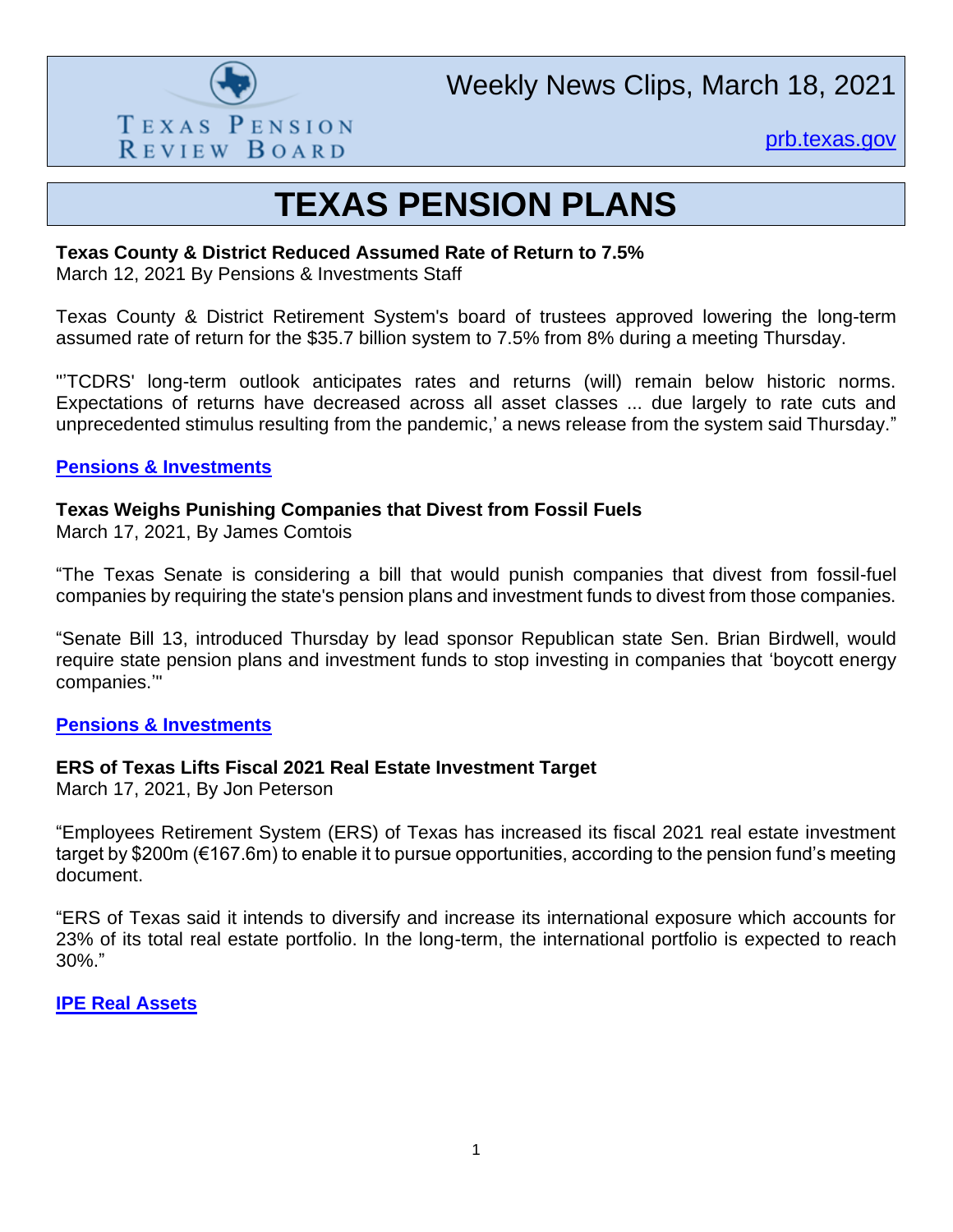# **TEXAS ECONOMIC INDICATORS**

### **Higher Education Officials Urge Legislature to Invest in Colleges and Universities After Pandemic Take Toll on Students and Economy**

March 16, 2021 By Kate McGee

The state unemployment rate remained stable at the turn of the year while Texas added 32,600 private sector jobs. That is half the raw jobs added in December 2020.

The unemployment rate is on par with the nation's as a whole and has recovered significantly from its surge almost a year ago. Yet, it is still over double its lowest point during the twilight months of 2019.

#### **[Texas Tribune](https://www.texastribune.org/2021/03/16/texas-higher-education-bills/)**

#### **Texas AG says Retroactive Power-price cut Okay; Regulator Ousted**

March 16, 2021 By Gary Williams & Kanishka Singh

The Texas attorney general on Wednesday said state law allows the utilities regulator to cut billions of dollars from storm-inflated electric bills, an endorsement that came hours after the ouster of the regulator who opposed retroactive cuts.

D'Andrea resigned Tuesday after the disclosure of the inflammatory comments by the Texas Monthly magazine. The call, during which he boasted of his job security, took place two days before he was to consider rescinding billions of dollars of payment to utilities.

#### **[Reuters](https://www.reuters.com/article/usa-weather-texas-puc/update-4-texas-ag-says-retroactive-power-price-cut-okay-regulator-ousted-idUSL1N2LF08E)**

**Unemployment Claims Jump to One-month High of 770,000 as Texas Applications Surge** March 18, 2021, By Jeffry Bartash

The number of new applications for U.S. unemployment benefits rose to a one-month high of 770,000 in mid-March, reflecting some of the damage caused to the Texas economy by a winter freeze.

Economists surveyed by Dow Jones and The Wall Street Journal had forecast new claims would fall to a seasonally adjusted 700,000.

**[MarketWatch](https://www.marketwatch.com/story/unemployment-claims-jump-to-one-month-high-of-770-000-as-texas-applications-surge-11616071511)**